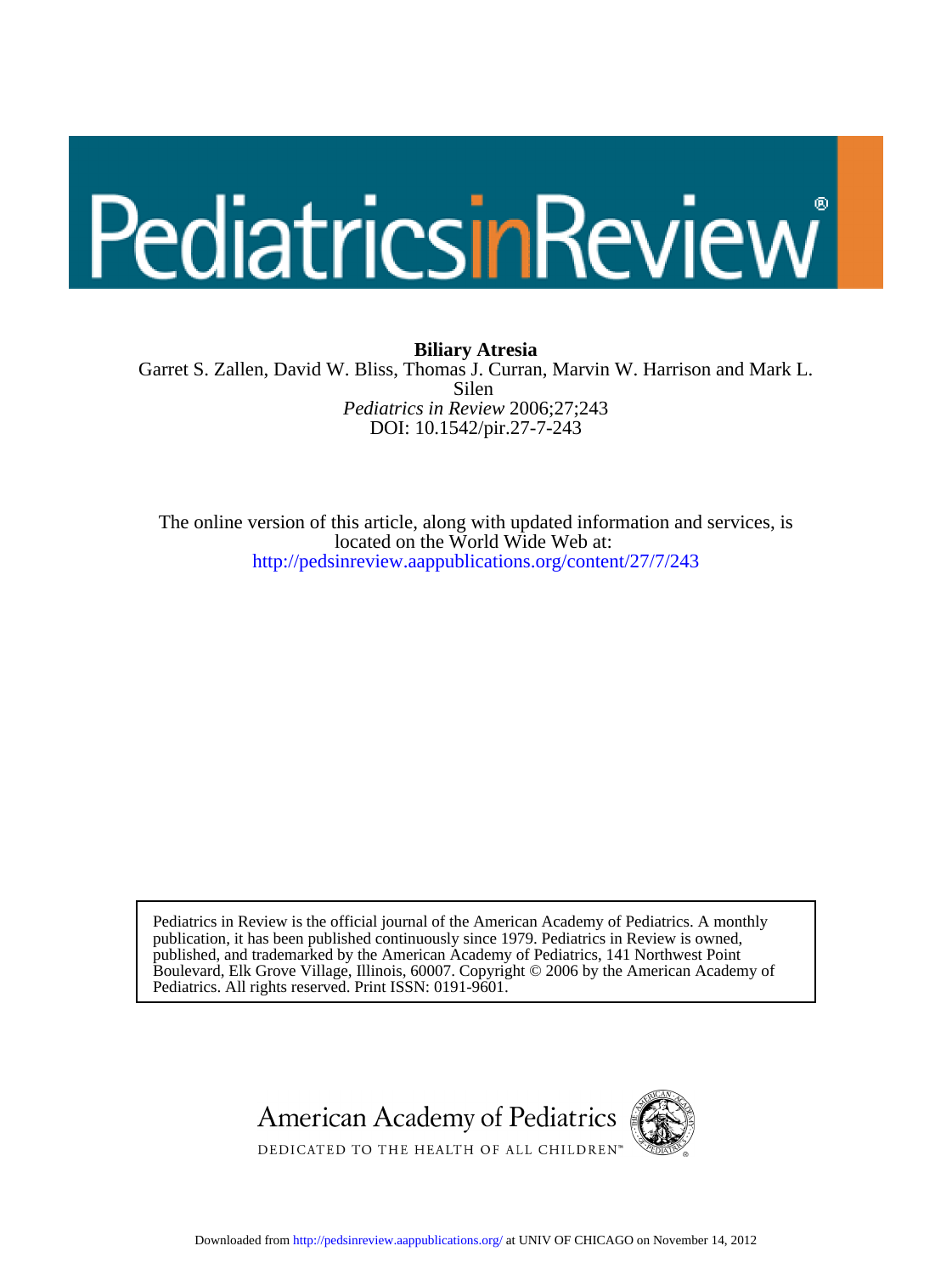### **Biliary Atresi**

Garret S. Zallen, MD,\* David W. Bliss, MD,\* Thomas J. Curran, MD,† Marvin W. Harrison, MD,\* Mark L. Silen, MD, MBA\*‡

Author Disclosure Drs Zallen, Bliss, Curran, Harrison, and Silen did not disclose any financial relationships relevant to this article.

#### Objectives **After completing this article, readers should be able to:**

- **1. Recognize the signs and symptoms of biliary atresia.**
- **2. Know the diagnostic tests for biliary atresia.**
- **3. Discuss the management of biliary atresia.**
- **4. Be aware of the role of transplantation in biliary atresia.**

#### **Clinical Presentation and Differential Diagnosis**

Cholestatic jaundice presenting in the newborn period is a potentially serious disorder that may result from either a treatable or a nontreatable disorder. The clinician initially must recognize the presence of prolonged or pathologic jaundice. Many healthy infants have jaundice during the first postnatal week that resolves spontaneously, often referred to as physiologic jaundice. Persistence of jaundice or the presentation of jaundice after the tenth postnatal day should raise suspicion for pathologic causes. Conjugated hyperbilirubinemia also is of concern and should prompt early investigation.

The differential diagnosis of neonatal cholestasis is lengthy, with extrahepatic biliary atresia being the most common single cause (33%). "Idiopathic neonatal hepatitis," a diagnosis made commonly in the past, is now an anachronistic term because the number of cases labeled "idiopathic" continues to diminish as more definitive genetic and molecular tests become available. The remainder of patients presenting with neonatal cholestatic jaundice have an anatomic abnormality, an obstructing extrahepatic lesion, an infectious cause, or an inherited or metabolic disorder as the explanation for their persistent jaundice. Toxic or hepatic vascular causes have been described rarely.

Jaundice and acholic stools may be the only specific signs of these disorders. Weight loss and appetite changes are common but not universal. Often, the sole finding on physical examination is jaundice. When present, the other findings may be mild hepatomegaly or the stigmata of certain inherited syndromes (eg, Alagille syndrome with the typical facies). If biliary atresia is discovered late, the clinician may detect a firm, enlarged liver and even splenomegaly.

The various anatomic or obstructive cholestatic disorders tend to be amenable to surgical correction. Included in this set of disorders are choledochal cyst, stenosis of a bile duct and sclerosing cholangitis of the newborn, and biliary atresia. Cholelithiasis can occur in infancy but is extremely rare. Spontaneous perforation of the common bile duct can present with jaundice alone.

Neonatal cholestasis also can result from infection. Viral infections, including adenovirus, enterovirus, hepatitis (A, B, C, D, and E), herpesviruses, human immunodeficiency virus, reovirus, rubella, and parvovirus, can present as neonatal jaundice. Bacterial septicemia can present with jaundice, as can infection with *Listeria monocytogenes*, syphilis, or tuberculosis. Parasitic infestation with toxoplasmosis also can result in neonatal jaundice.

A variety of familial intrahepatic cholestatic syndromes exists. Among these, Alagille syndrome (arteriohepatic dysplasia) is the best known. This disorder consists of jaundice, characteristic facies, pulmonary stenosis, butterfly vertebrae, growth and mental retardation, and hypogonadism. Again, the term "intrahepatic biliary atresia" is no longer used.

Among the various metabolic disorders that can present with neonatal jaundice are disorders of amino acid metabolism (hypermethioninemia, tyrosinemia), disorders of bile

<sup>\*</sup>Division of Pediatric Surgery, Department of Surgery, Oregon Health & Science University, Portland, Ore. † Department of Surgery, Wright State University, Dayton, Ohio.

<sup>‡</sup> Editorial Board.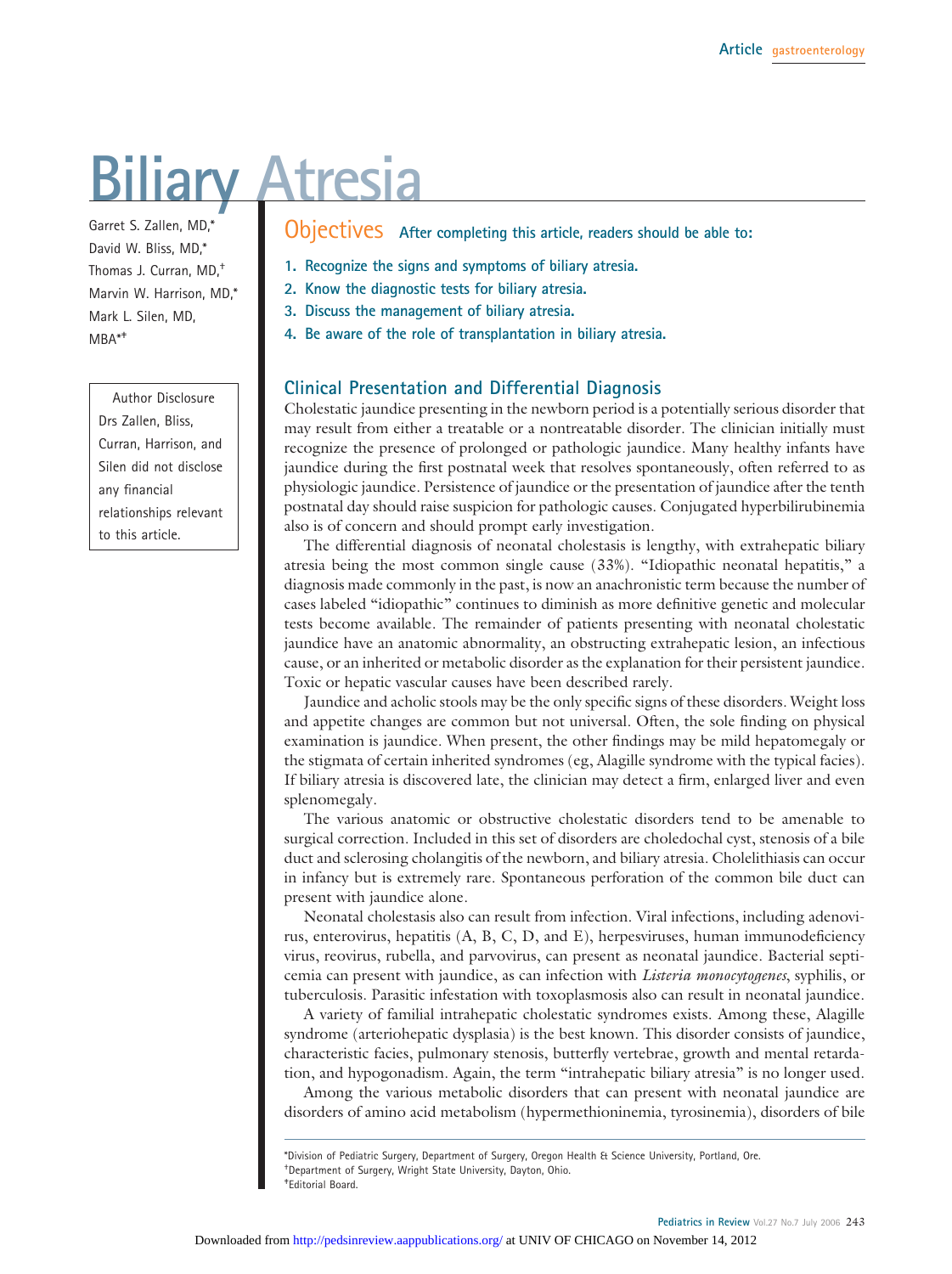acid synthesis, and disorders of glucose metabolism (galactosemia, fructose intolerance, glycogen storage disease type IV). Metabolic disorders in the differential diagnosis of neonatal jaundice also include Zellweger syndrome (cerebrohepatorenal syndrome), disorders of oxidative phosphorylation, arginase deficiency, alpha-1 antitrypsin deficiency, and cystic fibrosis (which may cause inspissated bile and partial ductal obstruction). The diagnosis and management of extrahepatic biliary atresia is addressed in this article. More detailed discussions of neonatal cholestasis can be found in the articles listed as Suggested Readings.

#### **Diagnostic Studies**

The diagnosis of biliary atresia carries grave implications for the infant and family and cannot be left to probability; it must be established with certainty. No diagnostic studies other than operative cholangiography provide certainty in the time that permits effective, although not assured, long-term intervention (short of liver transplantation). The goal of diagnostic study, therefore, is limited not to a definitive statement as to the diagnosis, but rather to separating cholestatic jaundice in the infant from metabolic and hepatocellular causes of jaundice and providing a sufficiently sensitive differentiation in time to allow effective surgical intervention. Extrahepatic biliary

#### **Table 1. Relative Frequency of Various Forms of Neonatal Cholestasis\***

| <b>Clinical Form</b>                                                                                                              | Cumulative<br>Percentage | <b>Estimated</b><br>Frequency <sup>+</sup> |
|-----------------------------------------------------------------------------------------------------------------------------------|--------------------------|--------------------------------------------|
| Idiopathic neonatal hepatitis                                                                                                     | 30 to 35                 | 1.25                                       |
| Extrahepatic biliary atresia                                                                                                      | 25 to 30                 | 0.70                                       |
| Alpha-1-antitrypsin<br>deficiency                                                                                                 | 7 to 10                  | 0.25                                       |
| Intrahepatic cholestasis<br>syndromes (Alagille,<br>Byler, etc)                                                                   | $5$ to $6$               | 0.14                                       |
| <b>Bacterial sepsis</b>                                                                                                           | 2                        | < 0.1                                      |
| <b>Hepatitis</b>                                                                                                                  |                          |                                            |
| Cytomegalovirus                                                                                                                   | 3 to 5                   | < 0.1                                      |
| Rubella, Herpes                                                                                                                   | 1                        | < 0.1                                      |
| Endocrine (hypothyroidism,<br>panhypopituitarism)                                                                                 | 1                        | < 0.1                                      |
| Galactosemia                                                                                                                      | 1                        | < 0.1                                      |
| Inborn errors of bile acid<br>biosynthesis                                                                                        | $2$ to $5$               | < 0.1                                      |
| *Compilation of several published series (500 cases)<br><sup>†</sup> Per 10,000 live births<br>Modified from Balistreri WF, 1987. |                          |                                            |

atresia is diagnosed in only 25% to 30% of neonates who have cholestatic jaundice (Table 1).

Separating physiologic from pathologic jaundice is the first step in diagnosis and is aided by knowing the natural history of physiologic jaundice, which usually resolves by 2 weeks of age. Therefore, the infant who is jaundiced and older than 2 weeks should be evaluated for potentially treatable forms of jaundice. Infants who have more than 20% of their bilirubin in the direct form have cholestasis or obstruction of bile flow. Accordingly, the initial step in the evaluation of prolonged jaundice in the infant is to measure total and fractional bilirubin concentrations, a procedure also worth pursuing in the baby younger than 2 weeks of age whose total bilirubin level is elevated beyond expectation.

The infant who has elevated conjugated bilirubin and cholestasis should be evaluated expeditiously to allow definitive diagnosis and surgical intervention before effective surgical drainage is precluded. Hospitalization should be considered for any infant who is clinically ill to complete the evaluation for cholestatic jaundice. Most children who have underlying metabolic disorders or infections as a cause of their cholestatic jaundice appear or act ill. Biliary cirrhosis in those who have obstructions progresses rapidly. By 4 weeks of age, the liver is firm and often enlarged; by 6 weeks of age, the spleen may be palpable in the left upper quadrant of the abdomen and the stool is acholic. Urine often is dark. However, the infant most often does not appear ill and is growing normally. Splenomegaly frequently is the first indication of developing portal hypertension, suggesting advanced portal fibrosis. Ascites and other manifestations of portal hypertension are late, appearing after 12 to 16 weeks in untreated infants.

Studies should be undertaken to identify hemolytic disease, infectious disease, and the genetic-metabolic disorders (Table 2). These tests may be diagnostic and may differentiate intrahepatic from extrahepatic cholestasis. When results of such evaluations are unrevealing, the biliary tract should be evaluated with ultrasonography and a technetium-99m diisopropyl iminodiacetic acid (DISIDA) or other hepatobiliary nuclear medicine scan. When infants have biliary atresia, the biliary system is not dilated and does not contain stones or sludge. If stones or sludge are present, surgical intervention may be appropriate. However, the prognosis is substantially less ominous if cholelithiasis or choledochal cyst is the preoperative diagnosis. The DISIDA scan confirms the absence of excretion of bile through the liver. Although this finding is not specifically diagnostic of biliary atresia, it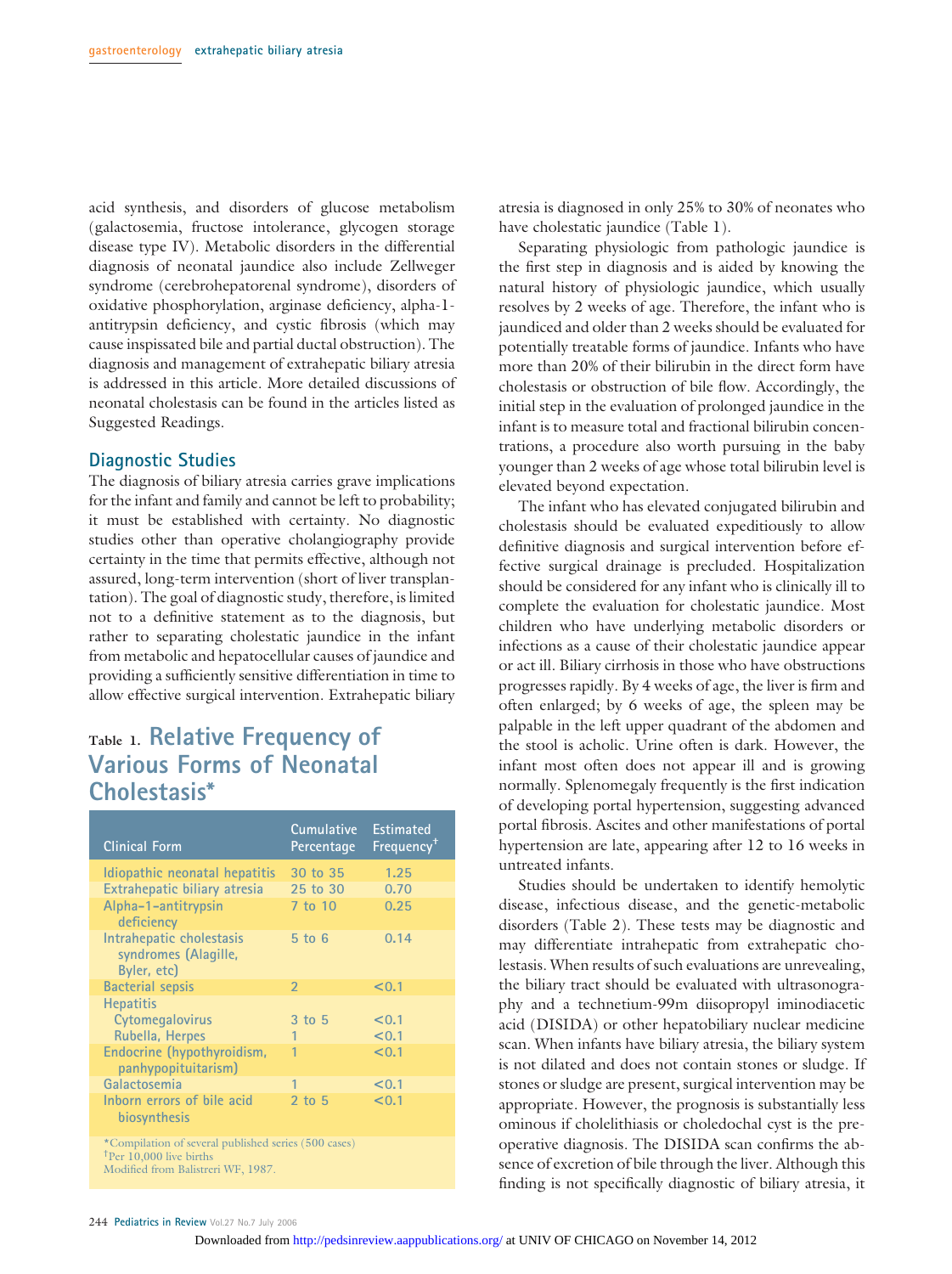#### **Table 2. Sequential Evaluation of Neonatal Cholestasis**

- **Clinical evaluation: History and physical examination, including ophthalmologic examination for posterior embryotoxon and cardiologic evaluation for structural heart disease and chest radiograph (all for possible Alagille syndrome)**
- **Stool color**
- **Fractionated bilirubin ( bile acids)**
- **Aspartate aminotransferase/alanine aminotransferase, gamma glutamyl transpeptidase**
- **Index of hepatic "synthetic function" (serum albumin and prothrombin time)**
- **Viral and bacterial cultures (blood and urine)**
- **Viral serology (hepatitis B surface antigen, TORCH, human immunodeficiency virus) and VDRL titers**
- **Alpha-1-antitrypsin and phenotype and level**
- **Thyroxine and thyroid-stimulating hormone**
- **Sweat chloride**
- **Metabolic screen (urine and serum amino acids, urine reducing substances, and succinyl acetonetyrosinemia); ferritin**
- **Ultrasonography**
- **Nuclear medicine imaging (DISIDA or other hepatobiliary scan)**
- **Operative cholangiography and exploration with liver biopsy**

Modified from Dellert SF, Balistreri WR, 2000.

mandates that the infant undergo the definitive diagnostic studies—laparotomy and operative cholangiography.

Percutaneous preoperative liver biopsy has been used to distinguish biliary atresia from other causes of neonatal cholestasis. Although biopsy can be interpreted correctly in 90% to 95% of cases and in some centers can be performed more expeditiously than a DISIDA scan, it is neither sensitive nor specific enough to provide a definitive diagnosis and carries its own set of risks. Nevertheless, biopsy often is used to direct the diagnostic evaluation of the jaundiced infant.

#### **Operative Approach to Biliary Atresia**

Although it is possible to suspect biliary atresia prior to the operative procedure, exploration often is both a diagnostic and therapeutic intervention. Preoperative percutaneous liver biopsy may demonstrate the classic histology of portal fibrosis with bile duct proliferation; magnetic resonance imaging or endoscopic retrograde cholangiography may display the characteristic ductal appearance. Regardless, the surgeon's first obligation is to investigate the diagnosis expeditiously with a limited

laparotomy. Preoperative preparation includes administration of vitamin K to minimize coagulopathy and intravenous antibiotics appropriate for upper gastrointestinal flora, as well as avoidance of hepatotoxic medications and anesthetics.

On entering the right upper quadrant, the liver and extrahepatic biliary tree are examined. Typically, a sclerotic gallbladder is encountered, although less common variants may have a normal-appearing gallbladder with sclerotic distal bile ducts. If a lumen can be found within the gallbladder, needle cholangiography should be performed to evaluate the biliary tree. Classically, the surgeon encounters a nondilated, proximally obliterated ductal system. If the biliary architecture is patent, other diagnoses such as Alagille syndrome, hepatitis, and cholestasis must be entertained. Entities other than extrahepatic biliary atresia do not benefit from additional operative intervention.

The liver often is enlarged and has a green hue. Occasionally, frank nodular cirrhosis may be found, although its presence is not an absolute contraindication to proceeding with the definitive operation. Unless a preoperative liver biopsy has been obtained, a wedge liver biopsy is performed. A 1-cm square piece is obtained from the anterior right lobe away from the bed of the gallbladder and is sent for frozen section examination. Classic histologic characteristics such as microscopic bile duct proliferation, periportal inflammation, and giant cell reaction should be documented before proceeding with the definitive procedure because the Kasai portoenterostomy has no value in other causes of neonatal jaundice. Any residual tissue should be saved for future studies such as electron microscopy or metabolic testing.

Once the diagnosis of biliary atresia is established, the liver is freed of its ligamentous attachments, and the biliary dissection is initiated. The gallbladder is freed from its bed and used to trace the biliary remnants within the porta hepatis. The tissue anterior to the portal venous and hepatic arterial branches is freed up to its insertion into the liver substance between the bifurcation of the portal vessels. A Roux-en-Y limb of jejunum at least 40 cm in length is brought up to reach the hepatic plate. The fibrous plate of the liver is transected in an effort to expose microscopic biliary radicals, and the limb of jejunum is sewn circumferentially around the exposed substance. Thus, the bile ductules drain passively into the small bowel without direct anastomosis. An orogastric or nasogastric tube is left in place for gastrointestinal decompression. Because the biliary flow is diverted to the jejunum, it is unusual to withdraw bile from the gastric

Pediatrics in Review Vol.27 No.7 July 2006 245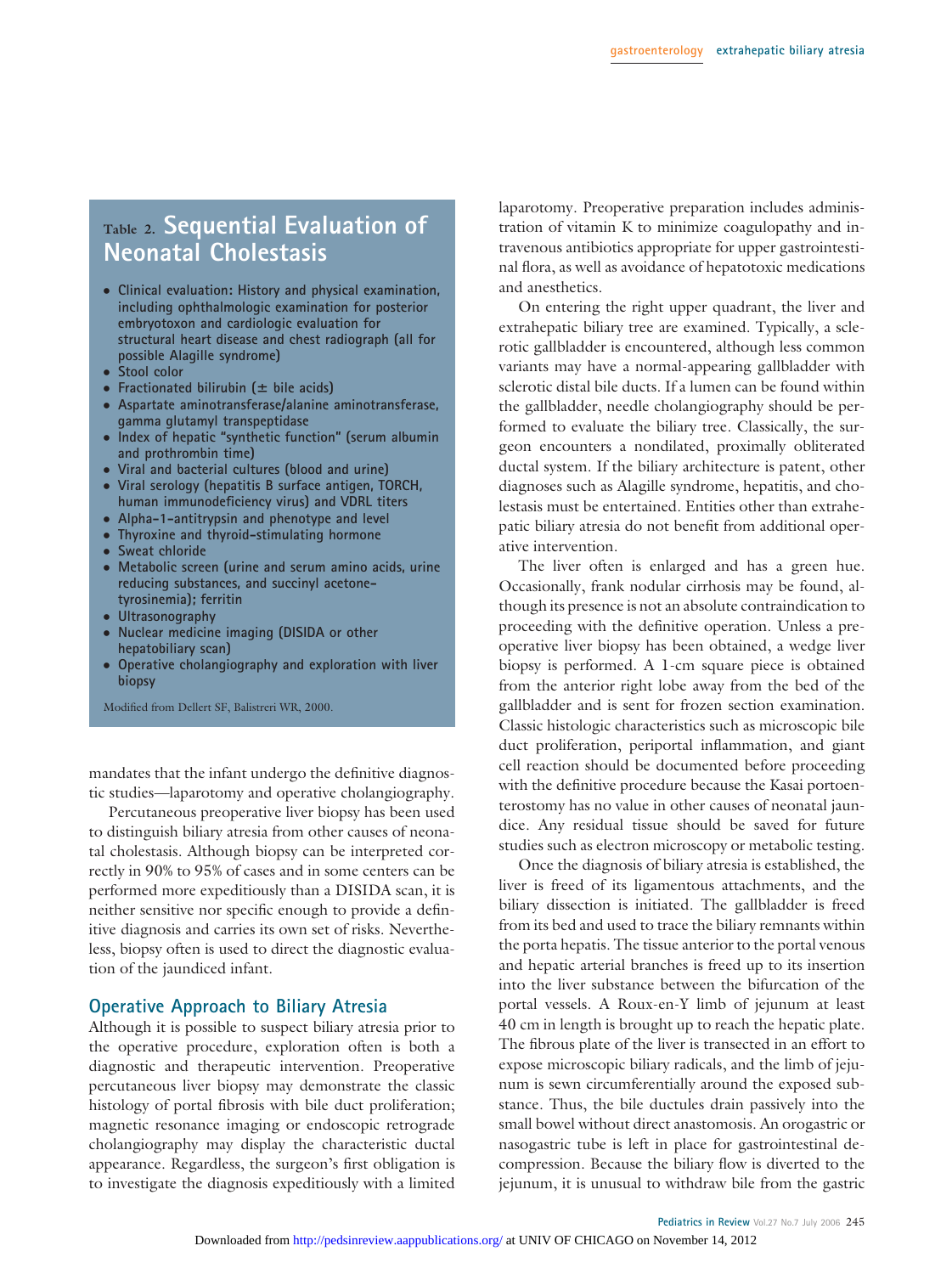tube. Feedings are initiated once the child is stooling and the gastric tube output has waned.

Early operative success is defined by the appearance of colored stools and a declining serum bilirubin concentration. However, the high rate of progression of liver disease and portal hypertension requires close observation by either the surgeon or a pediatric gastroenterologist over several years. Early failure is manifested by inexorable worsening of hepatic synthetic function, failure to thrive, and progressive jaundice. Late failure is characterized by signs of portal hypertension and liver failure. Both circumstances require careful nutritional care, vitamin supplementation, and early referral to a liver transplantation center.

Recently, several surgeons have reported series of robotically assisted laparoscopic portoenterostomy. Thus far, in early follow-up, the results seem to be comparable to open surgery, with a 33% long-term success rate. However, the newer techniques may result in fewer adhesions and, therefore, may facilitate liver transplantation. Ultimately, two thirds of children progress to liver

## prompt recognition of cholangitis is<br>I to avoid scarring.

changes in stool color. The prompt recognition of cholangitis is essential to avoid scarring. Treatment is administration of broad-spectrum intravenous antibiotics. Some authors recommend prolonged oral suppressive treatment with penicillin or sulfamethoxazole. Pulsedose steroids have been used by some clinicians. The use of steroids in cholangitis may not be feasible if significant sepsis is involved, and steroids have not been shown definitively to improve outcome. All patients should receive fat-soluble vitamin (A, D, E, and K) supplementation due to the likelihood of poor absorption. Diets containing a predominance of medium-chain triglycerides may be necessary if fat malabsorption is evidenced.

Long-term follow-up is essential. Despite early excellent results, patients often develop progressive liver deterioration. The timing of this decline varies, depending on the initial success of the operation. Even patients who have had an excellent response to the portoenterostomy may develop late-onset liver failure. This failure occurs most often during adolescence, when the need for transplantation may exceed 50% of patients. Female survivors

> of biliary atresia can become pregnant, but need close follow-up because significant liver deterioration can occur during pregnancy. There have been no reports of second-generation biliary atresia.

> The development of portal hypertension is common in biliary atresia, due to

failure and require transplantation, although results may be better at more experienced centers.

The treatment of biliary atresia does not end with the creation of a portoenterostomy. The success rate of portoenterostomy varies from 30% to 50%. A significant number of infants have primary nonfunction of the portoenterostomy and require evaluation for liver transplantation as a lifesaving procedure. Evidence suggests that the number of operative failures can be decreased by careful postoperative management. The use of postoperative steroids at immunosuppressive doses appears to improve survival. It is hypothesized that this therapy may decrease the inflammatory response in the bile ducts and promote bile flow. Ursodeoxycholic acid also augments bile flow and should be started once oral feedings are initiated. The dose ranges from 15 to 30 mg/kg per day. Administration of prophylactic long-term antibiotics can help prevent the development of cholangitis.

Cholangitis is a frequent complication seen after portoenterostomy and often is manifested by fever, increasing bilirubin values, and abnormal liver function test results, as well as abdominal pain and, occasionally, progressive hepatic fibrosis. Treatments vary from sclerotherapy or banding for bleeding esophageal varices to portosystemic shunts for recalcitrant portal hypertension. The use of percutaneous transhepatic portal systemic shunts is an excellent option and often is a successful bridge until liver transplant can be performed.

Reoperation for a failed portoenterostomy remains controversial. At this time, no preoperative test can determine if reoperation will be successful. More operative interventions are associated with more scarring, making subsequent liver transplantation more difficult. Some patients, however, benefit from a re-exploration and removal of either granulation tissue or an anastomotic stricture. Reoperation for a primary failure is unlikely to be successful; liver transplantation may be better.

#### **Transplantation and Future Options**

Currently, the best long-term outcome for a patient who has biliary atresia is achieved by the Kasai portoenterostomy followed by orthotopic liver transplantation, when indicated. This situation is likely to remain true until the pathophysiology of the disease is better understood and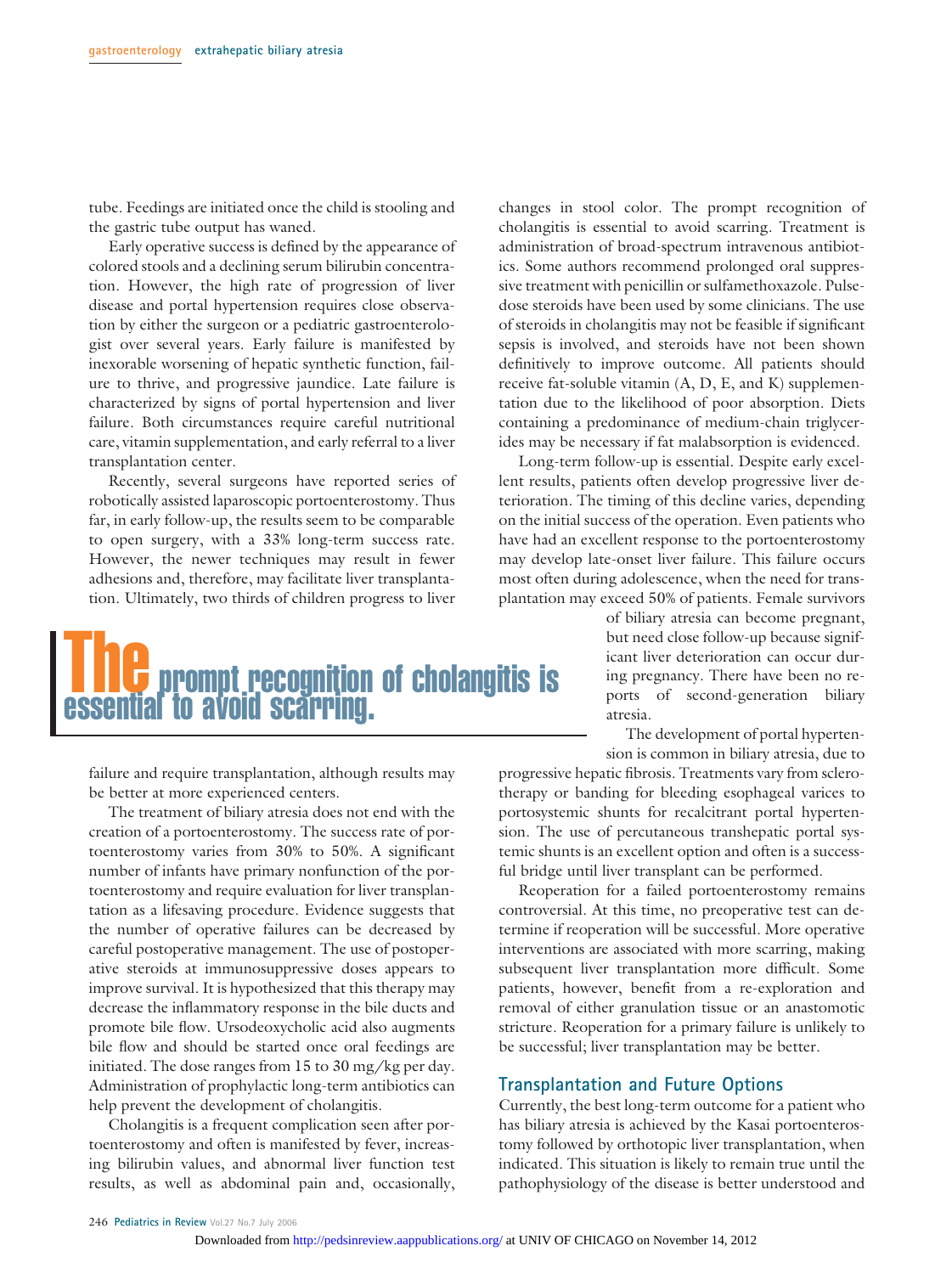new treatments can be designed. The primary care practitioner can play a significant role in improving the outcome of portoenterostomy by diagnosing biliary atresia early and referring the patient to an appropriate center. Studies have shown an improved success rate if the procedure is performed prior to 7 weeks of age.

Hepatic failure from biliary atresia is the leading indication for liver transplantation in the pediatric age group. Approximately 20% of patients undergoing portoenterostomy survive into adulthood without liver transplant. Fortunately, the results of pediatric liver transplantation have improved consistently over the past 2 decades. Ten-year survival has been reported at 81%, but current techniques likely will improve this result. An older age at transplant also has been shown to improve outcome, reinforcing the value of portoenterostomy as a first-stage therapy. Recent series have reported up to 100% 1-year survival for patients 6 years of age and older. The increased success is attributed to better surgical techniques, improved intensive care, better understanding of infectious diseases, and new immunosuppressive agents such as cyclosporine and FK 506. Patients must be followed very closely, particularly in the first several months after transplant. The balance is delicate between the immunosuppression required to avoid graft rejection and the toxic and infectious complications of the agents used.

The shortage of donor organs has led to the development of several creative alternatives to whole organ transplantation in children. Reduced-size cadaveric liver transplantation enables an adult donor to provide a graft to a child, with the left lobe of the donor liver being used. Split-liver transplantation extends this capability by creating two allografts from a single donor to benefit two recipients. These concepts also have been used to develop living-related or even living-nonrelated donor programs, whereby a parent, relative, or friend can serve as the donor. Morbidity to the living donor has been minimal, and the graft function of these other methods has been comparable to whole organ transplants.

Although there are not many long-term outcome studies, most children who have had liver transplants attend school and function normally. A few recent studies performed 1 to 2 years after liver transplantation have shown some speech and language delays. This finding warrants additional study, and affected patients may benefit from seeing child development and behavioral specialists for early intervention. The primary cause of extrahepatic biliary atresia remains elusive but is the subject of numerous ongoing collaborative studies.

#### **Summary**

Extrahepatic biliary atresia is a rare and highly morbid condition. When unrecognized, it progresses inexorably to liver failure and death unless liver transplantation is available. However, expeditious evaluation of the jaundiced infant that excludes other disorders and determines the biliary anatomy and function, employing nuclear, ultrasonographic, magnetic resonance, or other modalities, may lead to earlier referral for the appropriate operative intervention, the Kasai procedure. When successful, this procedure may delay or forestall the need for liver transplantation and its attendant morbidity. Improvements in the future may come from venues such as improved diagnostic techniques, determination of causes, better operative technique (including the application of robotics), and refinements in transplantation.

#### **Suggested Reading**

- Balistreri WF. Neonatal cholestasis. *J Pediatr.* 1985;106:171–184
- Balistreri WF. Neonatal cholestasis: lessons from the past, issues for the future. *Semin Liver Dis.* 1987;7:61-66
- Dellert SF, Balistreri WF. Neonatal cholestasis. In: Walker WA, Durie PR, Hamilton JR, Walker-Smith JA, Watkins JB, eds. *Pediatric Gastrointestinal Disease.* Hamilton, Ontario, Canada: BC Decker; 2000:800 – 894
- Dellert SF, Balistreri WF. Prolonged neonatal obstructive jaundice. In: Walker WA, Durie PR, Hamilton JR, Walker-Smith JA, Watkins JB, eds. *Pediatric Gastrointestinal Disease: Pathophysiology, Diagnosis, Management.* 2nd ed. St. Louis, Mo: Mosby-Year Book; 1996:835– 848
- Gourley GR. Neonatal jaundice and disorders of bilirubin metabolism. In: Suchy FJ, Sokol RJ, Balistreri WF, eds. *Liver Disease in Children.* 2nd ed. Philadelphia, Pa: Lippincott Williams & Wilkins; 2001: 275–314
- Suchy FJ. Neonatal cholestasis. *J Pediatr.* 2004;25:388 –396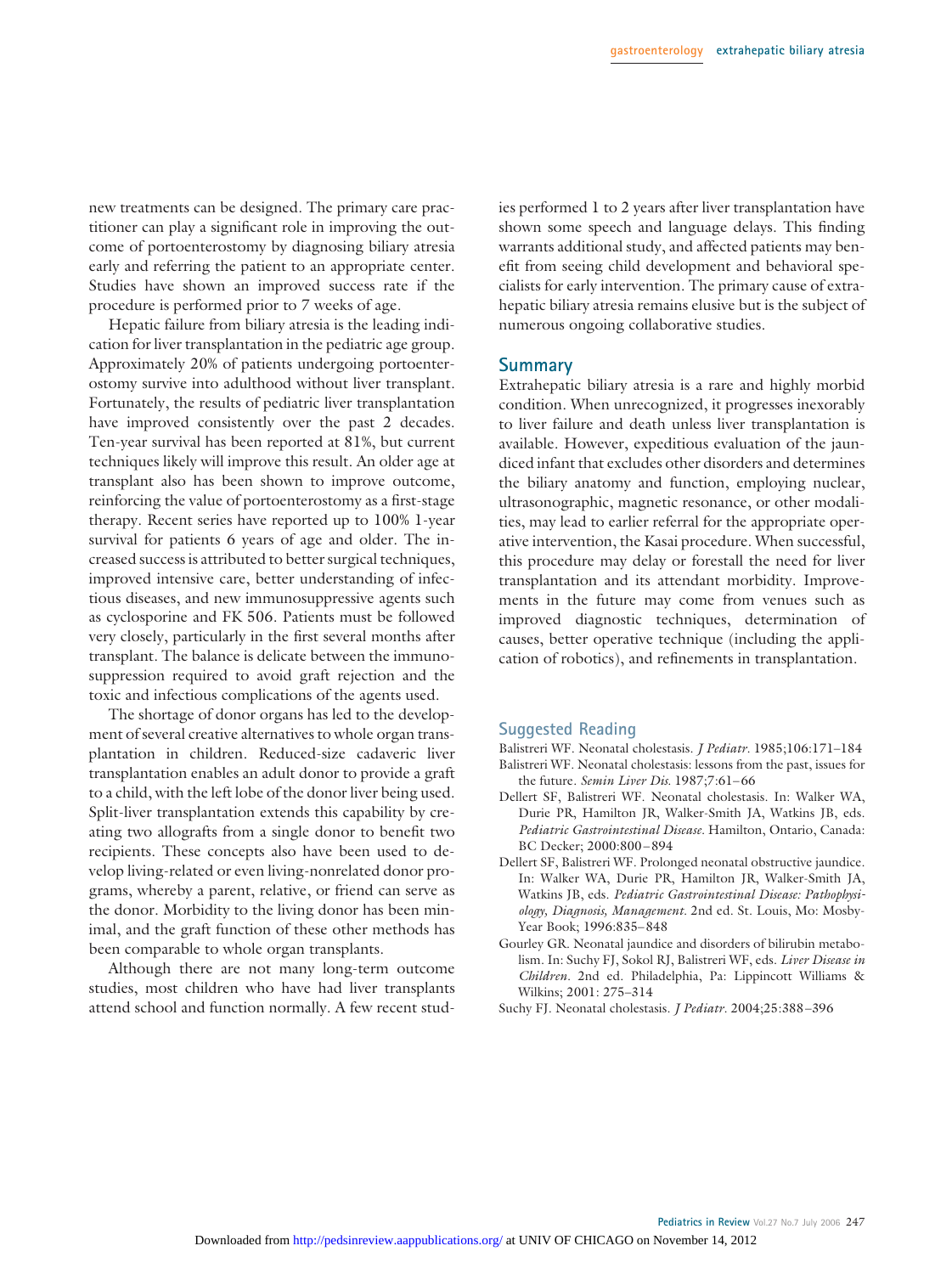#### **PIR Quiz**

**Quiz also available online at www.pedsinreview.org.**

- **1. A 15-day-old male infant presents with yellow discoloration of the skin and sclera. The infant is breastfed and otherwise has appeared normal. For the last 4 days, he has been having three to four stools per day, which appear clay-colored. Physical examination findings are normal except for jaundice. Which of the following is the most likely diagnosis?**
	- **A. Cholestasis.**
	- **B. Human milk jaundice.**
	- **C. Hypothyroidism.**
	- **D. Occult isoimmune ABO blood group incompatibility.**
	- **E. Prolonged physiologic jaundice.**
- **2. The infant described previously has a serum bilirubin concentration of 8.5 mg/dL (145.4 mcmol/L), with a direct component of 4.8 mg/dL (82.3 mcmol/L). Which of the following is the most appropriate next step?**
	- **A. Discontinue breastfeeding and re-examine in 1 week.**
	- **B. Order abdominal ultrasonography.**
	- **C. Order endoscopic retrograde cholangiopancreatography.**
	- **D. Schedule for laparotomy and operative cholangiography.**
	- **E. Start phototherapy and re-examine in 1 week.**
- **3. A mother is concerned about her 2-day-old daughter's jaundice because her neighbor's child recently was diagnosed with biliary atresia. Which of the following is most likely to be observed in a child who has extrahepatic biliary atresia?**
	- **A. Abnormal facies.**
	- **B. Decreased serum alpha-1-antitrypsin concentration.**
	- **C. Indirect bilirubin component greater than 90% of total bilirubin.**
	- **D. Onset of jaundice within first week after birth.**
	- **E. Presence of light-colored stools after 2 weeks of age.**
- **4. You are asked to see a 21-day-old boy who has jaundice. Physical examination findings are normal except for yellow discoloration of the skin and sclera. Serum bilirubin is 10 mg/dL (171 mcmol/L), with the direct component of 5 mg/dL (85.5 mcmol/L). Serum alpha-1-antitrypsin concentrations are normal. Ultrasonography of the abdomen shows a nondilated biliary tract. Which of the following is the most appropriate next step?**
	- **A. Computed tomography of the abdomen.**
	- **B. Doppler velocities measurement of hepatic artery and venous blood flow.**
	- **C. Endoscopic retrograde cholangiopancreatography.**
	- **D. Hepatobiliary nuclear medicine scan.**
	- **E. Magnetic resonance imaging of the abdomen.**